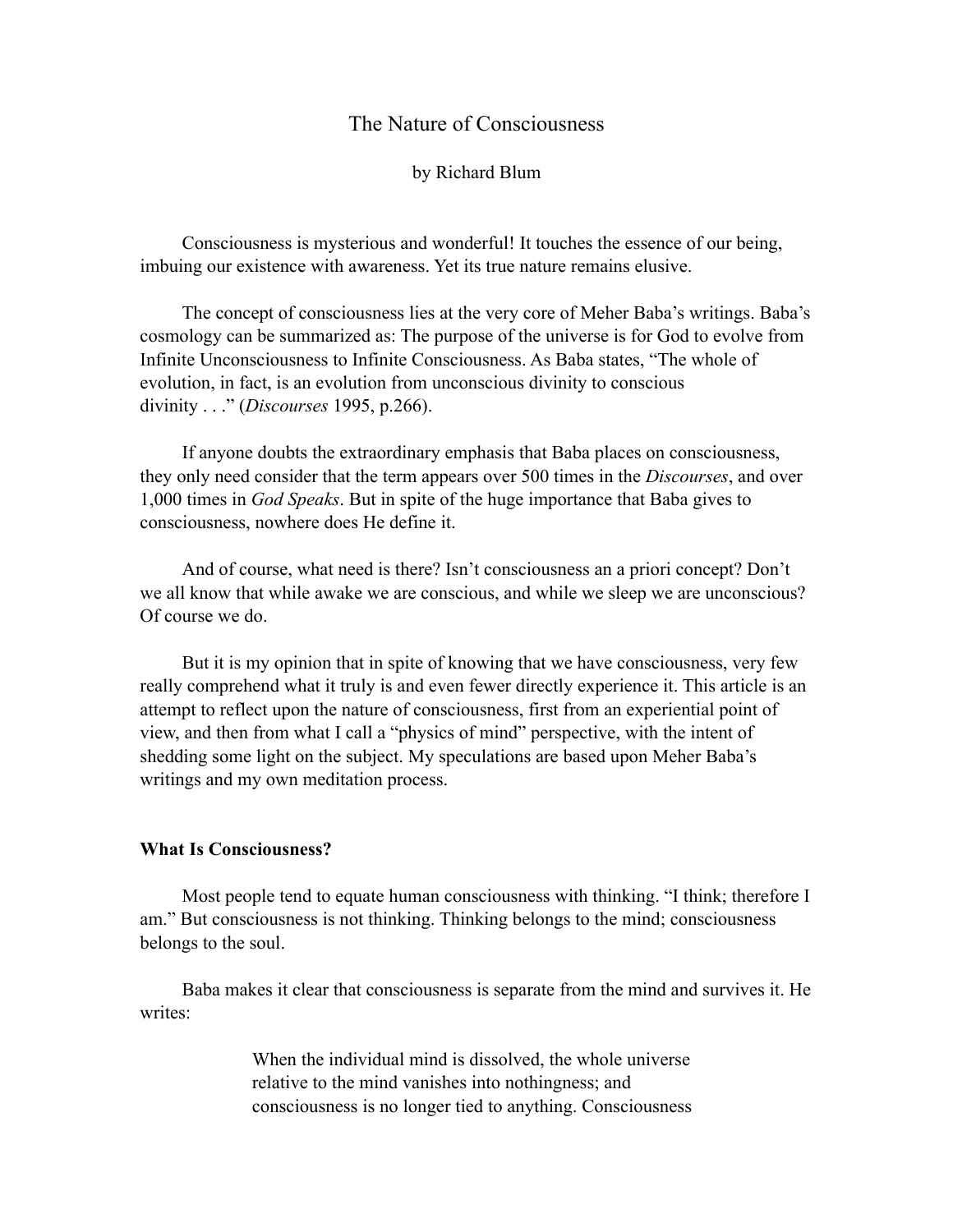is now unlimited and unclouded by anything and serves the purpose of illumining the state of infinite Reality. (ibid., p. 143).

If consciousness can transcend the mind and exist separate from it, then clearly it is different than thinking. Thinking is a mental activity and therefore only occurs within the mind. So if consciousness is not thinking, then what is it?

My understanding is that consciousness is pure, unadulterated awareness. And being pure awareness, consciousness has no other attributes. It is not thinking, it is not feeling, and it is not sensation. Consciousness cannot be touched, tasted, or smelled. Neither can consciousness be heard or seen.

Whereas thoughts are experienced through inner senses, such as a voice within one's mind, or as images visualized, consciousness is void of any sense experience.

The paradox is that whereas consciousness is the awareness of all that one sees, hears, touches, tastes, and smells, none of those faculties can be used to experience consciousness. So while we can be aware of our thoughts and feelings, and all of our senses, we cannot use those same faculties to be conscious of our own consciousness. Thus, there is not even a way to describe consciousness.

To be conscious of one's consciousness is like an eye trying to see itself. An eye cannot see itself, except with the aid of an external mirror. But there is no mirror that can be placed within one's mind or soul in order to be aware of one's consciousness.

### **Consciousness and Nothingness**

So, the irony is that consciousness, that which gives awareness to our very own existence, lacks any attributes, and can therefore only be described as being of "nothing."

Of course it is not nothing, but in a way it makes perfect sense that consciousness should be of nothing. If consciousness were of a particular sense faculty, such as seeing, then it couldn't hear. Or if consciousness were an act of feeling, then it couldn't see. If consciousness were limited to any particular sense or faculty, we would be limited as to what we could be conscious of.

There is a tremendous implication in the fact that consciousness does not have any attributes. Having no attributes, i.e., being of "nothing," allows each and every possible thing to be experienced through consciousness. In other words, by having no attributes, consciousness can take on the attributes of whatever experience it is aware of.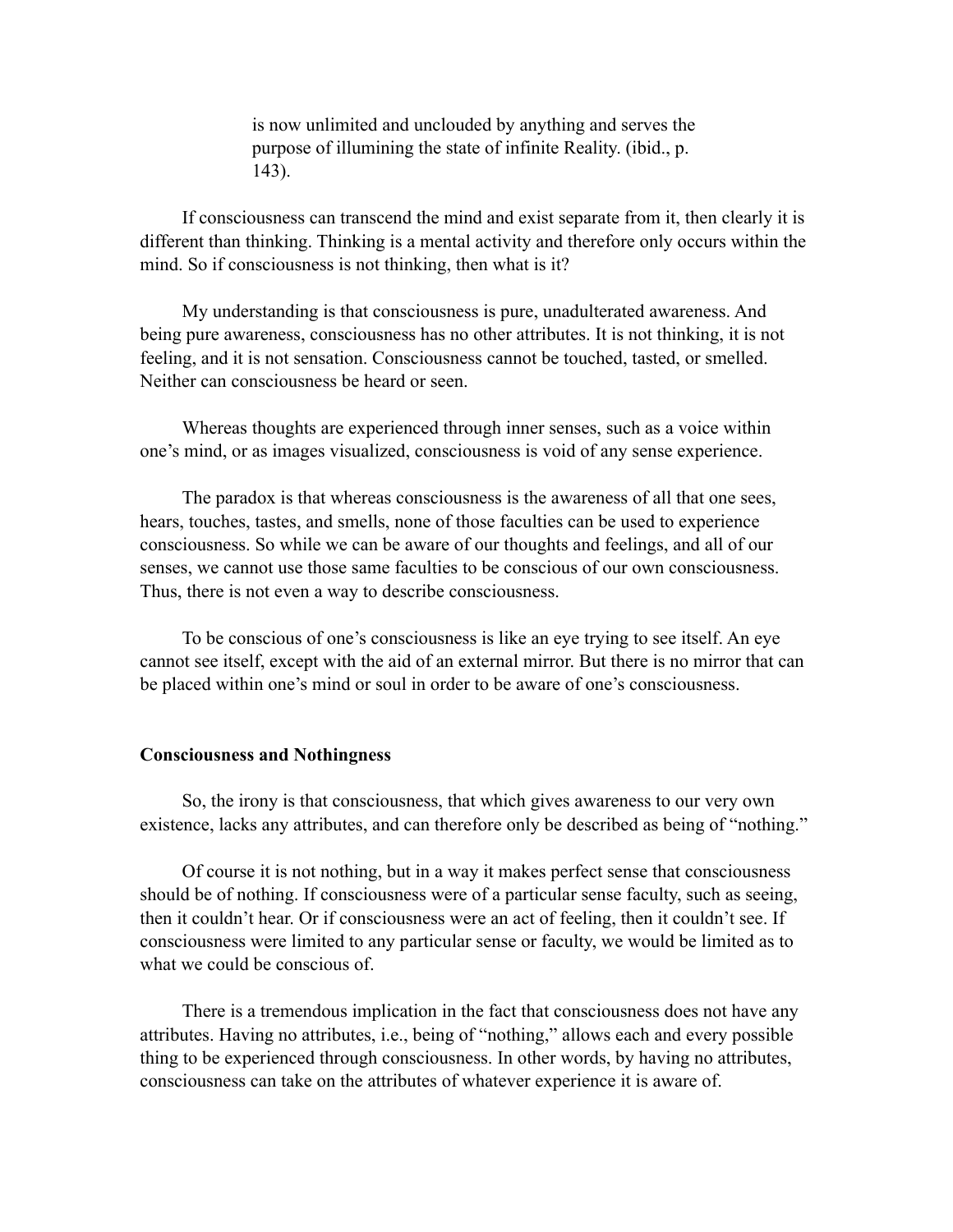And there is an even greater ramification for consciousness having the attributes of nothingness: it is through contrast with non-existence, i.e., nothingness, that we know something exists. We know who and what we are by knowing who and what we are not. We know light because we know darkness. We know that we are awake, because we know what sleep is. We know that we are alive, because we know what death is. In other words, knowledge comes to us by knowing opposites.

Nothingness can act as the opposite to anything and everything. It is the universal opposite. Because everything can be contrasted to nothingness, and because consciousness is of "nothing," each and every thing can stand opposite to it. And it is the inner contrast of an object to non-existence that endows it with existence, and makes us aware of it. So consciousness must be of nothing.

#### **Consciousness and the Original Nothing**

Consciousness has been linked up with nothingness from the very beginning of creation. In the beginning of creation was the Whim, an attempt by God to know Himself, an attempt to become conscious of who He is. In order for God to know who He is, to answer the question "Who Am I?" God became what He was not. And in order for God, the Infinite Everything, to become what He is not, He became His very opposite, the Nothing, or the "most gross first impression."

As Baba explains:

Simultaneously with reverberations of the first urge to know Itself, a **most-gross** first impression emerged, objectifying the soul as the absolutely opposite and most-finite counterpart of the absolutely infinite Over-Soul. (*God Speaks,* p. 172).

It is during the original Whim, therefore, that the Nothing separates from the Everything. Just as we humans know what we are by knowing what we are not, so too does God learn what He is by knowing what He is not. And that begins the evolution of consciousness.

> When the Nothing first became manifested as Nothingness in the shape of Creation, the primal manifestation of the Nothing gave rise to the first trace of consciousness in God. . . . (ibid., p. 87).

Thus it is the opposite of the Infinite Everything, the Nothing, which possesses first consciousness.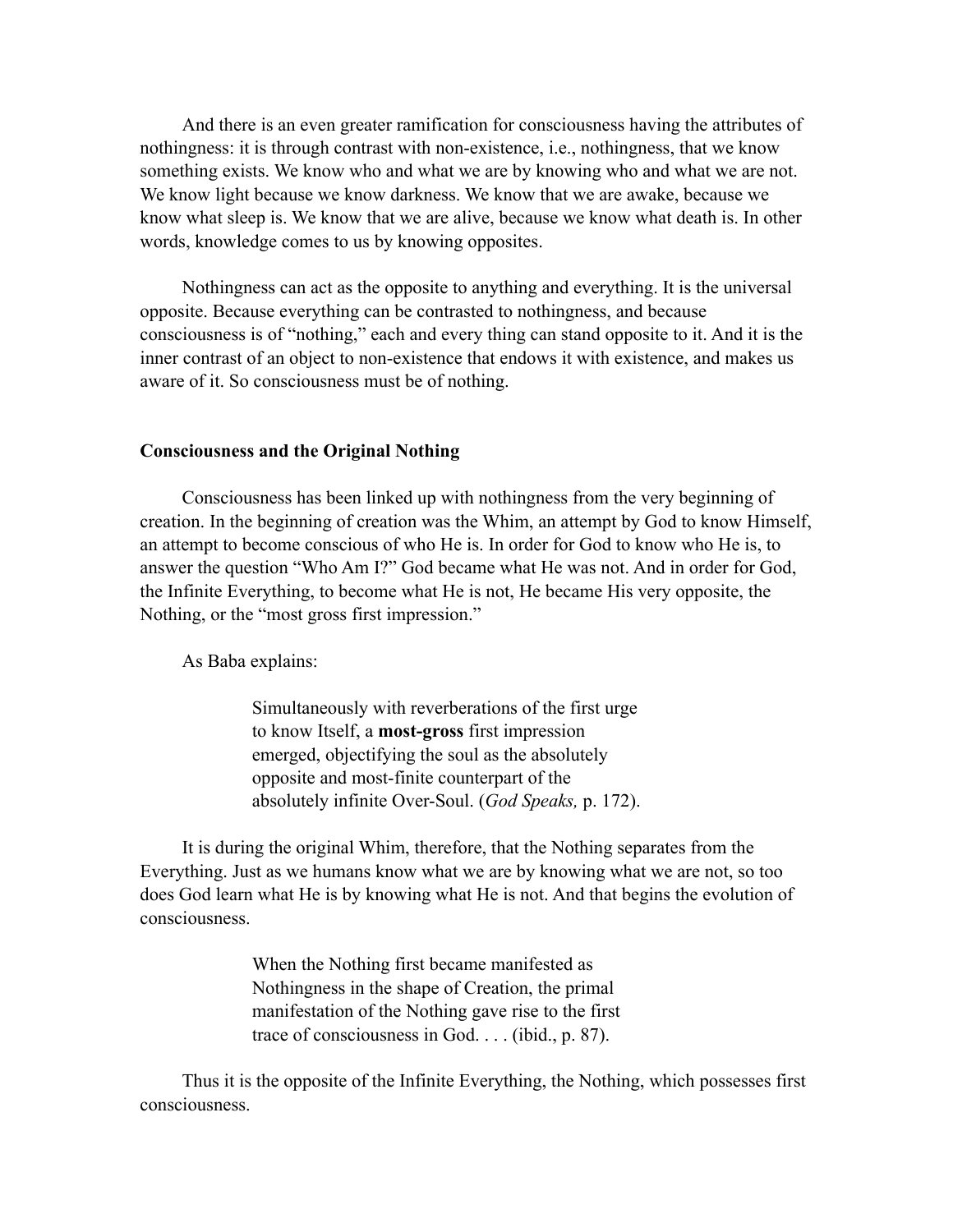The principle of knowing who one is by knowing who one is not starts with the Whim and continues throughout the entire evolutionary process up through the human form, resulting in higher and higher degrees of consciousness.

When we, as humans, connect with our own consciousness, which has nothingness as its attribute, we connect with the original Nothing.

### **How to Experience Consciousness**?

So here's the paradox: we all know that we are conscious, but we cannot experience our own consciousness directly, because consciousness has no attributes. The only way to experience it is by experiencing the nothingness within ourselves.

And how can one experience the nothingness within? Only by stilling one's mind, and at the same time retaining one's consciousness. In other words, making the mind experience nothingness so as to experience the "no attributes" of consciousness. As Baba says:

> The disappearance of mental operations of all types contributes toward making the mind absolutely still without allowing consciousness to fall into abeyance. (*Discourses,*  p. 239).

Ridding the mind of all operations leads to annihilation of the mind (*manonash)*. This is one of the gateways to God. As Baba says,

> The piercing of the mind amounts to the complete withdrawal of consciousness from the universe to its total absorption in God. (ibid., p. 250).

This state, in which the universe becomes a zero, allows for direct experience of consciousness, or what I call consciousness of consciousness. It occurs immediately prior to God Realization. As Baba explains in *God Speaks*:

> *Nirvana* is that state where apparently "God Is Not." This is the only state where "God Is Not" and "Consciousness Is" . . . only consciousness remains, experiencing absolute vacuum. (*God Speaks*, p. 127).

What makes consciousness so fascinating to me is that the consciousness we possess today will be the same consciousness that we'll use when we become conscious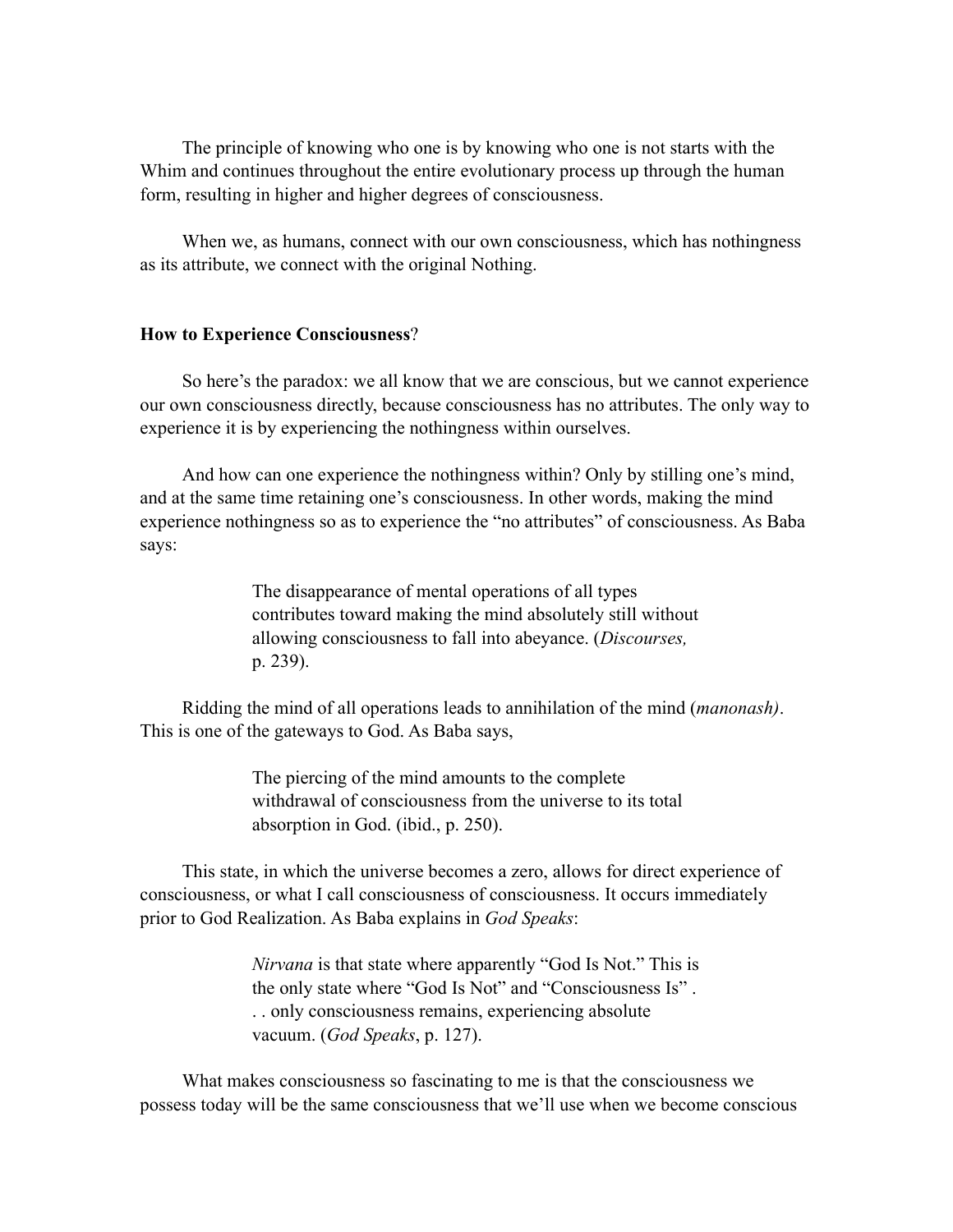of God. During spiritual advancement, our consciousness will not change. What will change is what we'll be conscious of. Baba explains:

> In short, there is no **new** consciousness to be attained to realize Reality—the Eternal. It is the **same** consciousness . . . (ibid., p. 81).

Not only will our consciousness remain the same throughout our future spiritual advancement but it is also true that our consciousness is already linked to Baba's consciousness. As He said in His message "God Alone Is*"*:

> . . . I am infinite consciousness. I am everything and I am beyond, beyond everything. I am ever conscious that I am in you, while you are never conscious that I am in you. Daily I support you and share your consciousness. Now I want you to uphold me and share my consciousness one day. (*The God-Man*, p. 344).

This statement by Baba had a profound effect on me. It opened to me the realization that through awareness of my own consciousness, I am able to experience Baba's presence in myself. If His consciousness is indeed infinite, then it must include my consciousness. Therefore, He has full awareness of me. Through sharing my consciousness, He experiences every thought and feeling that I experience. He and I share being me. I experience Him when I experience my own consciousness.

# **Consciousness and Meditation**

So how can we still our minds in order to discover our consciousness? How can we experience, to some degree at least, the nothing within? Meditation is one means.

Baba states that the ultimate goal of meditation is to make the mind blank, which "involves the cessation of all mental activity and having absolutely no thoughts or ideas" (*Discourses* p. 236). In other words to experience the "Nothing."

Baba describes various methods of meditation. In a sense, He indicates that each form of meditation is a partial participation in the ultimate goal of God realization. And in that sense, each form reflects an aspect of consciousness.

Several forms of meditation deal with the subject of experience and watching mental operations. By "subject of experience" I believe that Baba is referring to consciousness.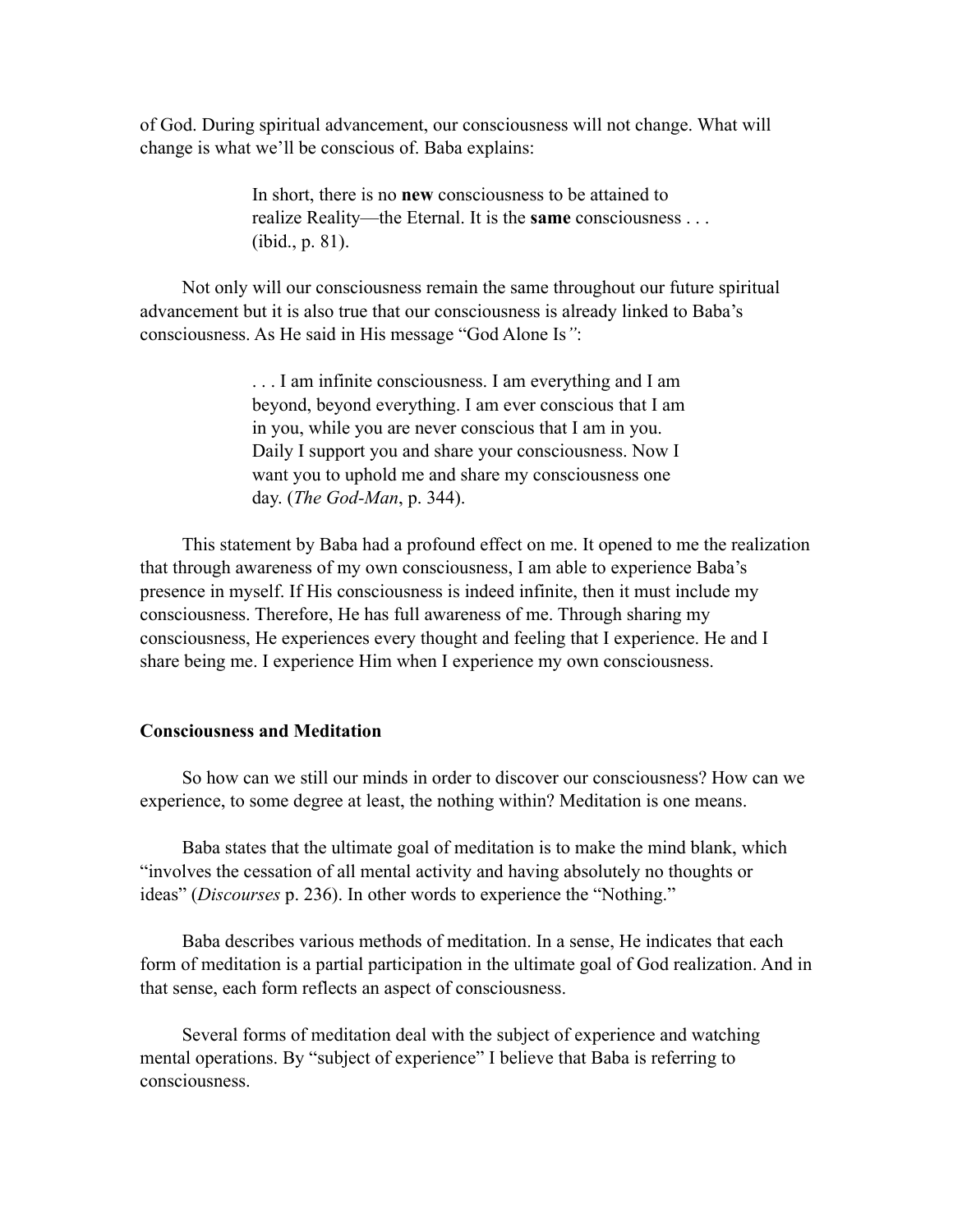The forms of meditation concerned with the subject of experience, however, suffer from the handicap that the true subject of experience can never be the object of thought or meditation in the ordinary sense. (ibid., p. 237).

In these meditations, one is to consider oneself the observer or witness to all mental operations. By identifying with the observer or witness, we identify with our consciousness, the awareness within. One discovers the agent of actions for all of one's thoughts, feelings, and actions, and disassociates from them, while realizing that the true Self simply witnesses all that occurs. This, of course, is what consciousness does: it watches.

In another form of meditation, Baba recommends repeating a formula, such as "I am not this body" or "I am infinite" (ibid.*,* p. 210). He also often recommended the repeating of His name. When doing so, one is to focus on the single thought to the exclusion of all other thoughts. Regarding meditation, Baba says:

> . . . the mind is engrossed in intense thinking about a particular subject to the exclusion of all other irrelevant things. (ibid., p. 202).

But why does intensive concentration on a single thought, which quiets the mind, lead to awareness of consciousness? Because intensive concentration mirrors what the unconscious mind is constantly doing: i.e., reflecting thought infinitely, as we shall see.

# The Physics of Mind

Even though consciousness belongs to the soul, it develops through an evolutionary process that is interconnected with biological evolution. During biological evolution, not only do species evolve, but so do subtle and mental bodies. It is through evolution of the physical, subtle, and mental bodies that consciousness evolves. In the human form, the brain, along with the subtle and mental bodies, is so completely developed that full consciousness emerges.

One of the fascinating questions is, How does something physical, the human brain, create something with no physical attributes? How does the physical brain create consciousness?

Baba provides a clue. In both *God Speaks* and *Infinite Intelligence*, Baba explains that evolution comes to an end when the human form is obtained. But He presents slightly different reasons why in each book.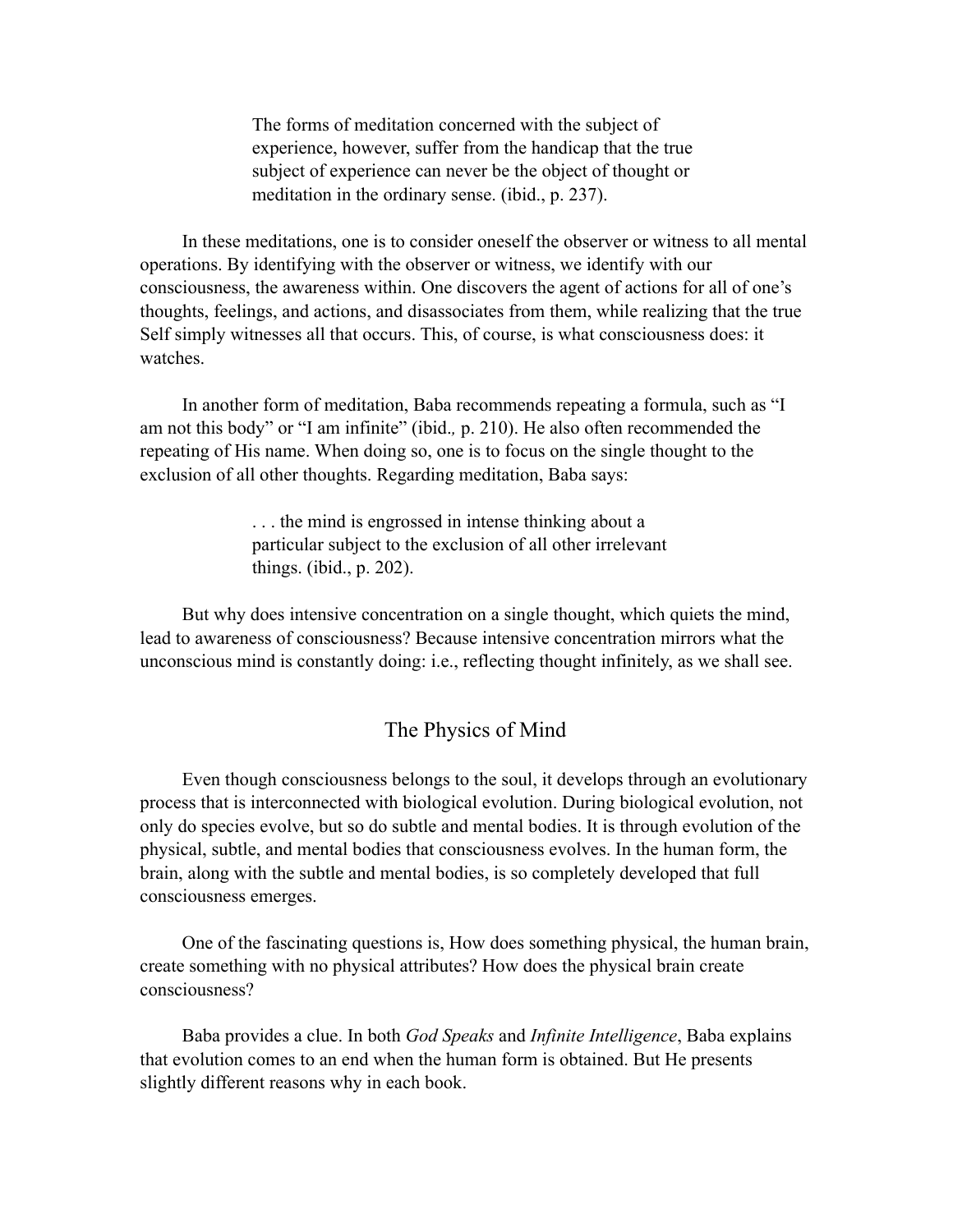In *God Speaks*, Baba states that evolution ends in the human form because human consciousness is full and complete.

> In human-form the soul achieves full and complete consciousness. Therefore the soul, having now gained full and complete consciousness in human-form, does not need any more or any other higher forms to evolve consciousness. (p. 35).

 In *Infinite Intelligence*, He states that ". . . the evolution of thinking from the most finite to the infinite ends in the human form because in this form thinking has reached its original infinite state," i.e., infinite thinking (p. 17).

So, if "full consciousness" and "infinite thinking" complete the evolutionary process, is there a relationship between "full consciousness" and "infinite thinking?" I believe there is. Even though we have already seen that there is a difference between thinking and consciousness, I believe that consciousness is derived from thought, just as energy can be derived from matter. In fact, I suggest that it is infinite thinking that creates full consciousness. But how? And what is infinite thinking?

### **Creating Full Consciousness from Infinite Thought**

By infinite thinking, I do not mean speeding up the normal chatter occurring within our gross minds. Rather, I am referring to the deeper aspects of reflective thinking occurring unconsciously in our mental bodies, for it is on the mental level where infinite reflective thinking takes place.

I suggest that it is the human mind's ability to reflect upon itself that leads to awareness. In other words, it is the ability to think about thinking that creates full consciousness.

To get a grasp on infinite thinking, let's first consider how finite gross-level thinking speeded up might lead to full human consciousness. Let's look at thinking in slow motion, particularly reflective thinking.

In slow motion it might go like this. I see a beautiful red rose, and I have an immediate reaction. I am drawn to gaze at it. That reaction is subconscious. But immediately I reflect upon my reaction and have a thought, "That rose is beautiful." Then I have another thought, "I really like that rose." I observe myself liking the rose. As I continue to gaze at the rose, I remain absorbed in the experience, and I have full awareness of the rose.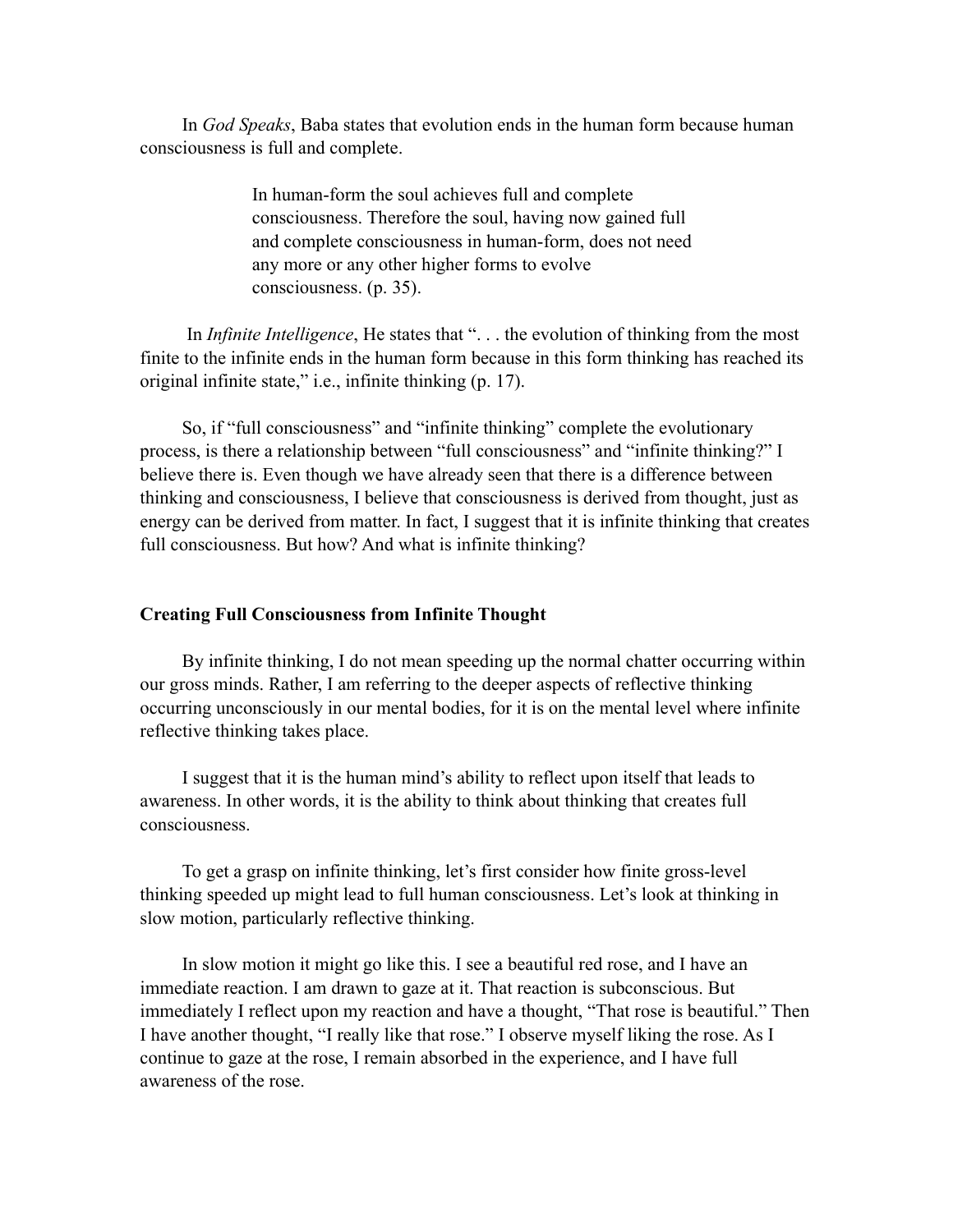Now, this process happens over a period of several seconds. But I believe that this type of reflection is happening all of the time in the human mind, but extremely rapidly. It goes something like this. I have a thought, "The rose is beautiful." Then I have another thought, "I am thinking, the rose is beautiful." Then again another, "I am thinking that I am thinking, the rose is beautiful." If this process happens extremely rapidly and continues without stop, I believe it would create awareness. In other words, the human mind is always in a state of "I am aware that I am aware that I am aware that I am aware." I believe it is continually happening in the human mind, but so rapidly that it remains an unconscious process.

A way to visualize this process is to imagine a thought as being like a beam of light bouncing back and forth between two mirrors. Every time the light hits the mirror, there is another thought. Start with an original thought, "the rose is beautiful," which is shot in the direction of one of the mirrors. The thought hits the mirror, and when it does it sparks a new thought, "I just had a thought that the rose is beautiful." This new thought is projected toward the other mirror. When it strikes that mirror it again triggers another thought, "I had a thought that I had a thought that the rose is beautiful." This new thought is sent back to the first mirror, where a new thought occurs. "I had a thought that I had a thought that I thought  $\ldots$ "

Now imagine that the thoughts travel back and forth between the mirrors as fast as possible, as fast as a beam of light. These back-and-forth reflections occur so rapidly that the individual reflections are not discernable by the mind.

This is akin to how a laser works. Laser light is made by continually reflecting light between two mirrors. The light is amplified and made a coherent single frequency. The result is that an ordinary beam of light is transformed into a laser, so powerful that it's able to burn steel.

Now imagine reflections occurring billions of times a second inside your mind. Non-stop and innumerable, these reflections of thought become infinite. And when thought becomes infinite, something magical happens: infinite thinking transforms thought into consciousness.

# **Scientific Correspondence**

The transformation of a lower form into a higher form, i.e., thought into consciousness, fits very nicely both within Baba's cosmology and in physics.

In Baba's cosmology, the initial transformation occurs during the descent of the soul from the Beyond State down to the physical stone form. During this descent, the soul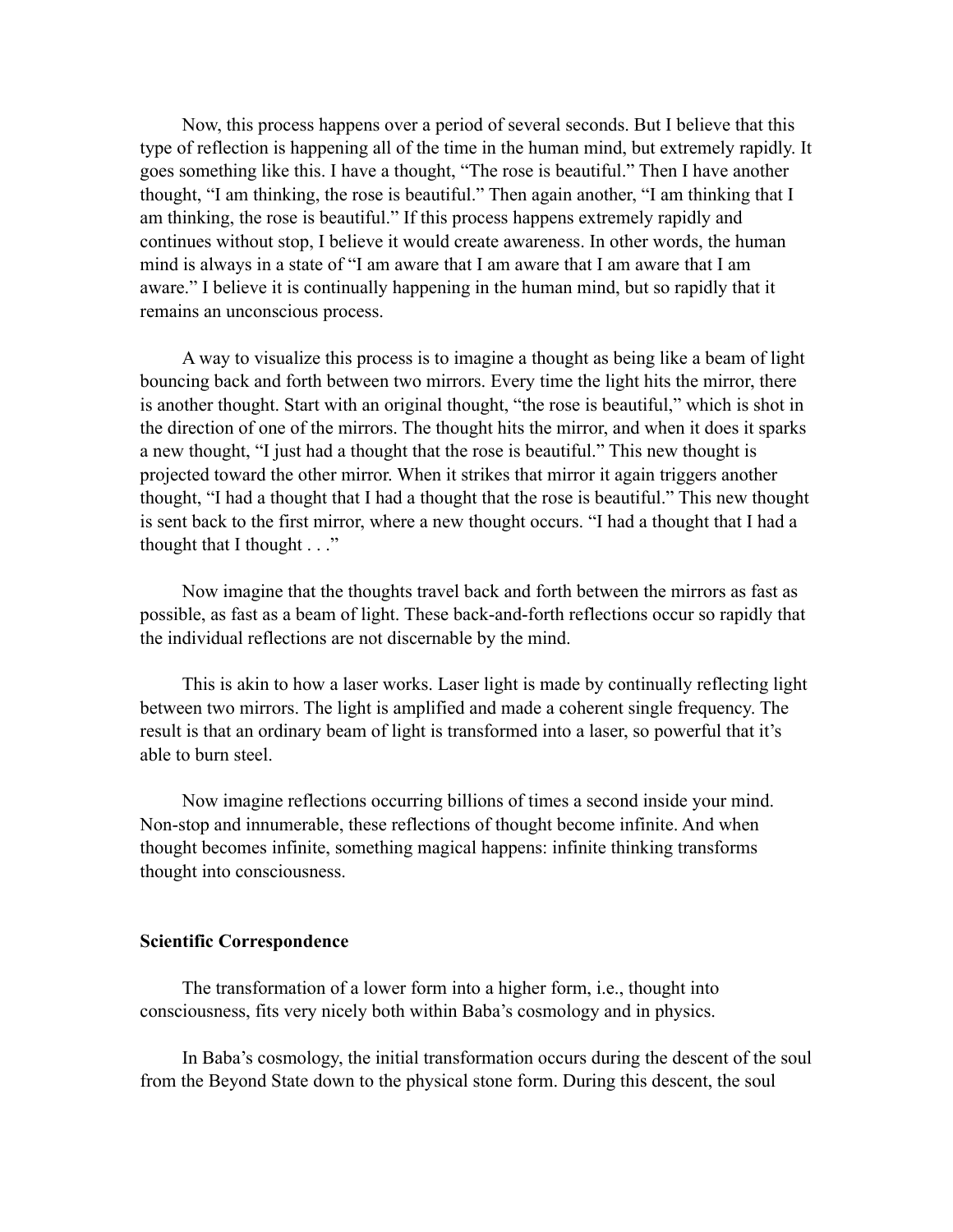passes through the mental and subtle planes, transforming from mental, to energy, to physical form. Baba describes this hierarchical derivation:

> Mind begets energy and matter. Without mind there can be neither energy nor matter. Energy is derived from mind and is continually sustained by it; it cannot subsist without mind, latent or manifest. Matter depends upon energy and cannot remain matter without energy, latent or manifest. (*Life at Its Best*, p. 38).

During involution, a soul ascends back through the subtle and mental planes, and experiences being transformed first from a gross body into an energy (subtle) body, and then second from an energy body into a mental body.

As the physical world is a projection of the higher subtle and mental planes, there are corresponding scientific laws that reflect the higher spiritual realities. For example, the spiritual relationship between matter and energy is expressed in physics through Einstein's equation  $E = mc^2$ .

The letter "c" stands for the speed of light, and nothing can travel faster than that. The amount of energy that can be transformed out of a given amount of matter is equal to the force that must be applied to that matter in order to accelerate it to move at maximum speed, the speed of light. Matter must be taken to its extreme, or infinite, state in order to transform into energy.

Are there other scientific equations that also express reflections of spiritual truths in the physical world? None exist to my knowledge, but I postulate these three:

1: Thinking  $= E / c^2$  Organized

or

Thinking = Energy captured, organized and controlled

- 2: Consciousness = Infinite Thinking
- $3 \cdot$  God = Infinite Consciousness

# **Physics of Thinking**

What does it mean for energy to be captured and controlled? And how does organized energy create thought? That is too large a topic to cover in this article, but here is a short synopsis.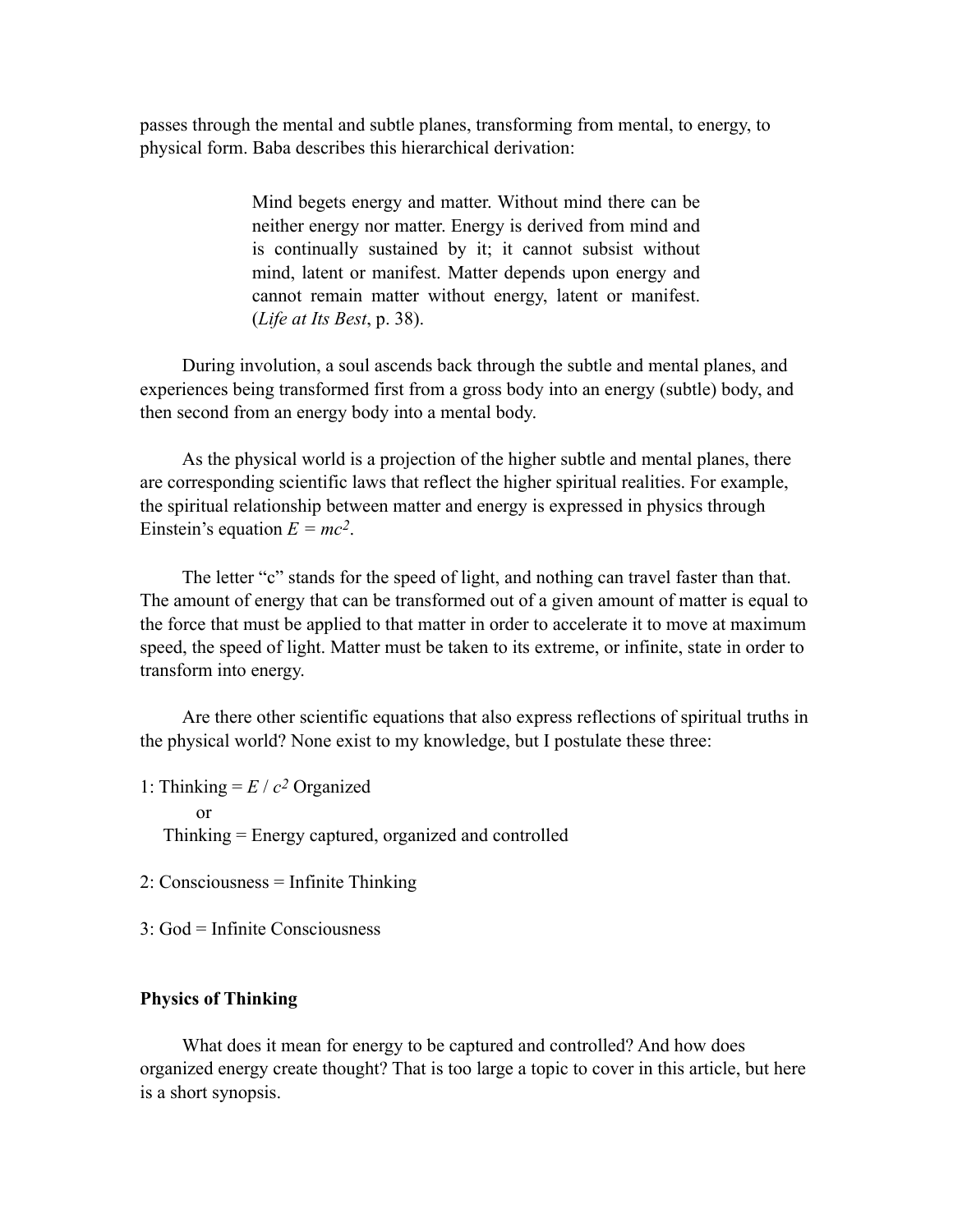Captured energy is potential energy, i.e., energy ready to be released. In both neurons in the brain and transistors inside computers, potential energy is stored as electrical potential. Electrical signals entering a neuron or a transistor control when the potential energy is released. The released energy, flowing out as electrical current, contributes to controlling other neurons or transistors.

Inside the brain lies a vast complex of neurons, numbering 100 billion. Each neuron is connected to as many as a 1,000 other neurons, creating trillions of connection. It is through this extremely vast, but highly organized, network of neurons that thinking is produced.

The same is true, but to a lesser degree, for computer chips, which today contain about one billion transistors. Rudimentary circuits are able to perform elementary thinking in the form of logic and mathematics, such as addition and multiplication. More complex thinking is programmed through software. In both cases, it is the highly organized and controlled flow that transforms energy into thinking.

### **Physics of Consciousness**

Enormous numbers of neurons and a vast amount of interconnections create an immeasurable amount of thought processes, but does that constitute infinite thinking? I believe not. But perhaps by "infinite thinking," Baba means "maximum thinking." Just as light speed is maximum speed, and nothing can travel faster than it, so too, perhaps there is maximum thought. If so, what would it be? Perhaps it would be the result of maximum organization.

Intelligence is the result of an organized structure. In computers, something called tree structures represents intelligent processes. A search through the tree represents thinking. Likewise, evolution is a tree structure. (See my article "Evolution is God's Thinking" in *The Glow International*, August 2006). Evolution is God's vast search for Himself through innumerable forms over billions of years. Through the evolutionary thinking process, nature, starting with extremely limited intelligence and consciousness, gains greater and greater degrees of intelligence and consciousness. Animals have a more developed intelligence in the form of instinct. Finally, the entire evolutionary process is culminated in humans possessing full consciousness and infinite thinking.

But what is it about the human mind and brain that makes us unique? I believe the human mind possesses an organized structure of intelligence equal to the entire evolutionary structure. The human brain with its billions of neurons and trillions of interconnections is on par with the evolutionary tree structure. In each fraction of a second, a human is able to think at an order of magnitude equal to the entire evolutionary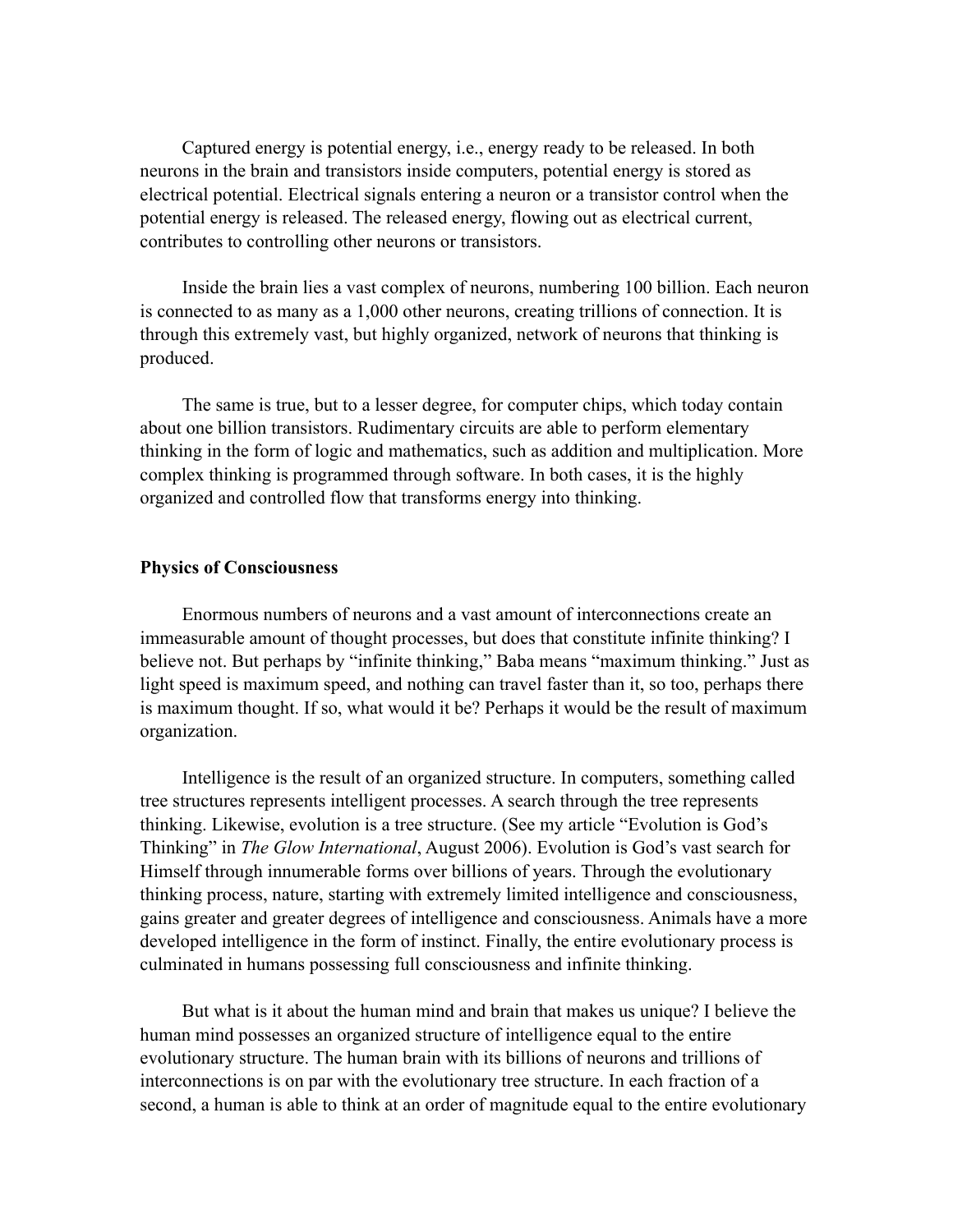thinking process. In each fraction of a second a person is able to perform a thought equal to what evolution took billions of years to perform. Thus the human mind, being a complete reflection of the evolutionary process, is capable of maximum thinking.

But still, I believe there is something even more magnificent about the human mind and brain that allows for consciousness, and that is its reconnection with the original Nothingness. How is that possible? By performing thinking at very elementary levels.

There is no doubt that human thinking occurs in the brain through neurons. All scientists would agree with that. But can thinking take place on lower, more elementary levels? I believe so, and there is evidence that it is true. For example, changes in DNA inside of neurons have been observed when neurons fire. This indicates that encoding of information not only occurs on the cellular level, i.e., neurons, but also on a molecular level, i.e., DNA. Although science has not discovered it yet, I believe that encoding is likely to take place on even lower levels, including the levels of atoms, subatomic particles, strings, and even lower. In fact, I believe that the human mind is capable of encoding and processing information on the lowest possible level, the level of nothingness.

In quantum mechanics there is an effect occurring on the most microscopic level of space and time, called the Planck level. At this level, there is the spontaneous emergence of an electron-positron pair from out of nothingness and then the almost immediate recombination of this matter and anti-matter, causing mutual annihilation. I believe that it is likely that there is a mechanism inside the human brain that is able to utilize this quantum effect in order to encode information.

If that is true, our mind would not only mirror the entire evolutionary structure, it would also reconnect with the original Nothing and the very act of Creation, i.e., matter and anti-matter springing out of nothingness. In every instant, nothingness, the attribute of consciousness, would reflect in the mind, creating awareness of one's own existence.

### **Conclusion**

The first trace of consciousness comes into existence at the time of creation, when the Nothing separated from the Everything. Through the evolutionary process, higher and higher degrees of consciousness develop, until in the human form, a vast network of neurons in the human brain creates a thinking process equal to the entire evolutionary thought process. Thoughts processing through this massive network pass through all lower evolutionary levels, down to the lowest possible level, the level of the original nothingness. The combination of the brain's vast thinking network and the ability to process information at the level of nothingness makes possible infinite thinking.